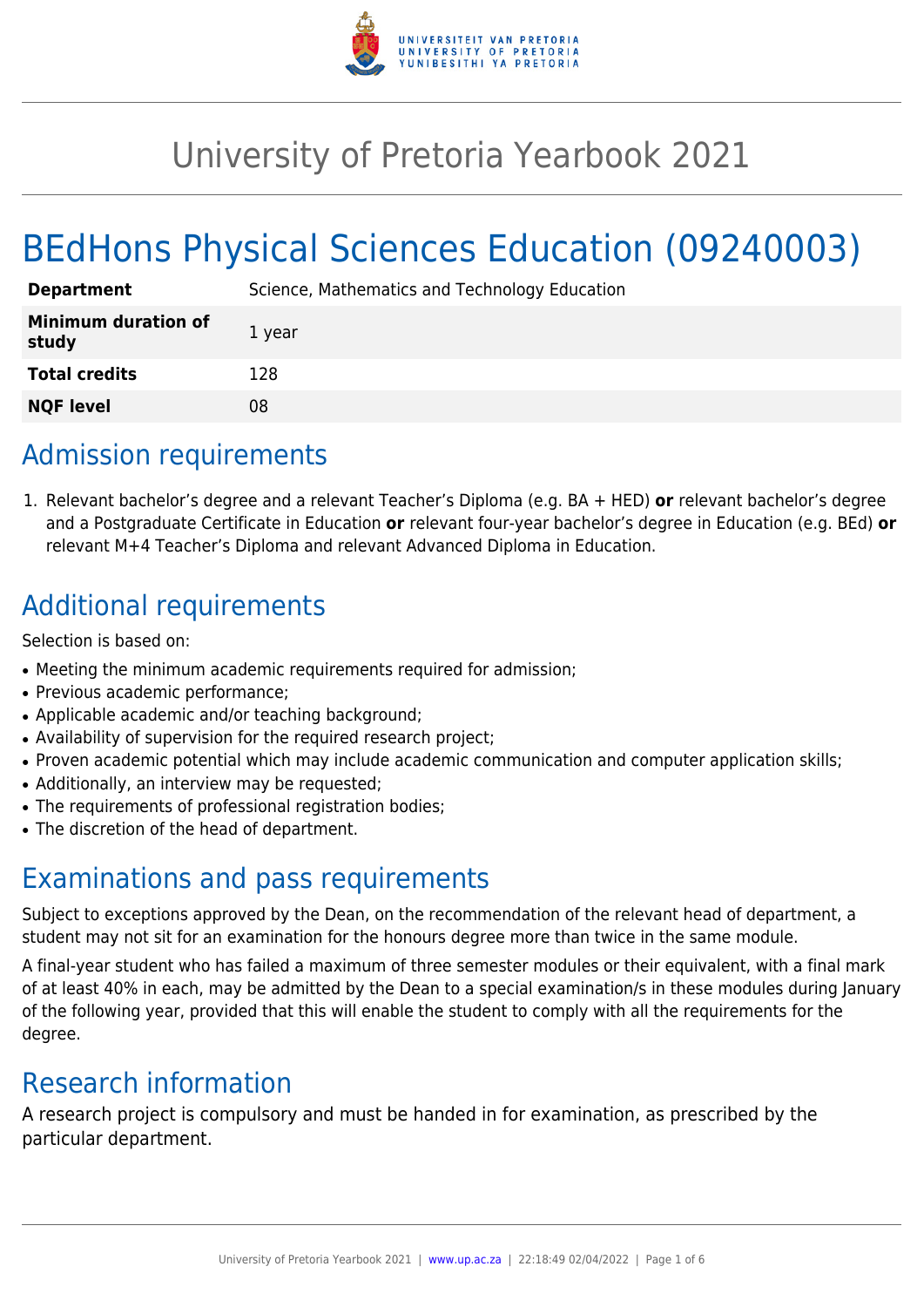

### Pass with distinction

The degree is conferred with distinction on a student who has obtained an average of at least 75%, with a minimum of 70% in each module.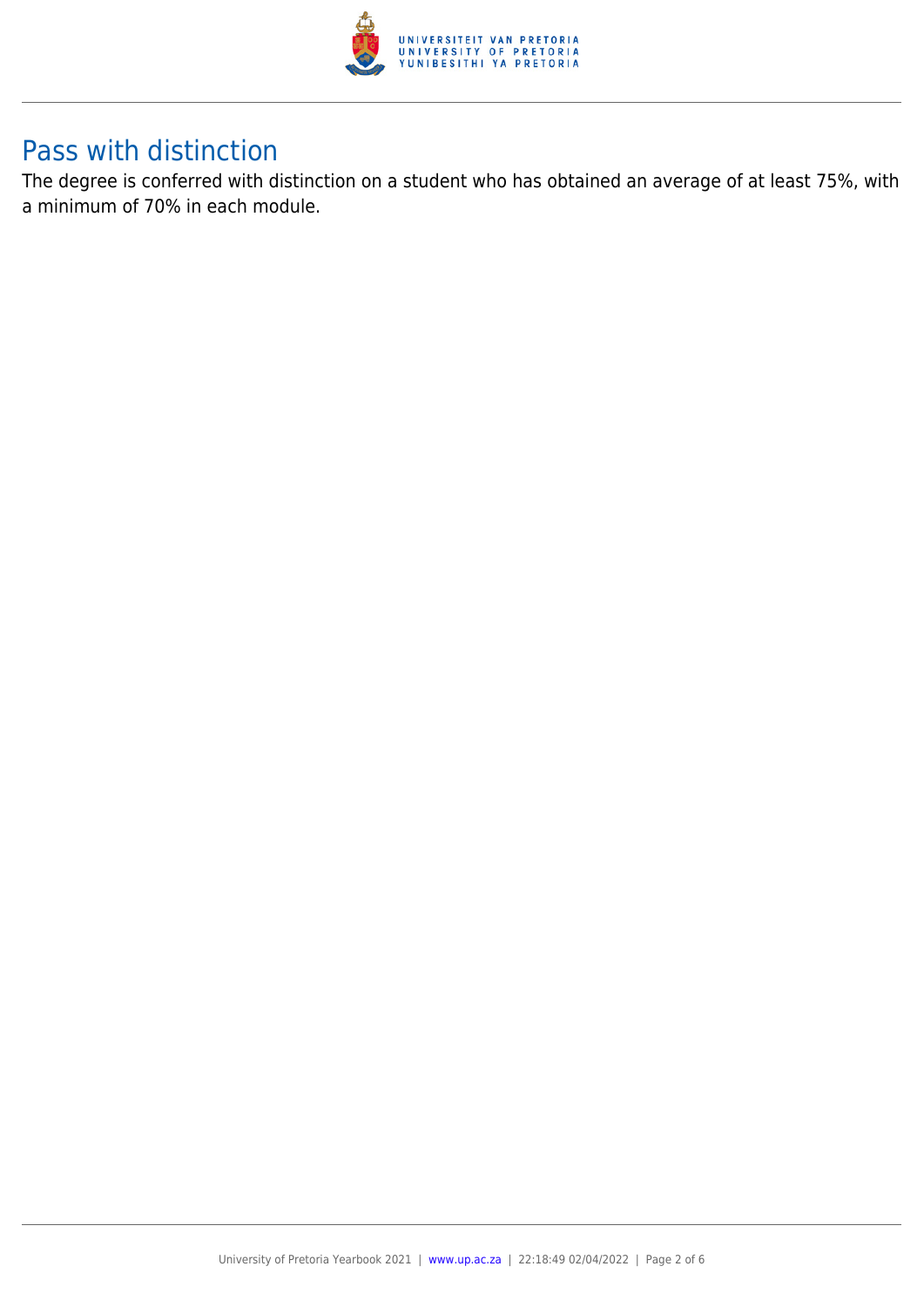

## Curriculum: Final year

#### **Minimum credits: 128**

When the full-time option is chosen, all "Fundamental" and "Core" modules must be selected. When the part-time option is chosen, NMQ 745, EDS 711, CDD 710 and API 711 must be selected in the 1st year and NMQ 755, PHN 730, SMP 780 and SCU 731 must be selected in the final year.

#### **Fundamental modules**

#### **Part 1: Research proposal 755 (NMQ 755)**

| <b>Module credits</b>         | 16.00                          |
|-------------------------------|--------------------------------|
| <b>NQF Level</b>              | 08                             |
| Language of tuition           | Module is presented in English |
| <b>Department</b>             | Humanities Education           |
| <b>Period of presentation</b> | Semester 1                     |

#### **Module content**

Guided literature research, formulation of a conceptual framework and development of a research proposal for a supervised research project of limited scope.

#### **Part 2: Research report 780 (SMP 780)**

| <b>Module credits</b>         | 16.00                                        |
|-------------------------------|----------------------------------------------|
| <b>NQF Level</b>              | 08                                           |
| <b>Prerequisites</b>          | <b>NMQ 755</b>                               |
| <b>Language of tuition</b>    | Module is presented in English               |
| <b>Department</b>             | Science Mathematics and Technology Education |
| <b>Period of presentation</b> | Semester 2                                   |

#### **Module content**

Supervised research project of limited scope. Research proposal development; Use quantitative and/or qualitative methods. Writing a research report.

#### **Core modules**

#### **Assessment approaches and instruments 711 (API 711)**

| <b>Module credits</b> | 16.00                                        |
|-----------------------|----------------------------------------------|
| <b>NQF Level</b>      | 08                                           |
| <b>Prerequisites</b>  | No prerequisites.                            |
| Language of tuition   | Module is presented in English               |
| <b>Department</b>     | Science Mathematics and Technology Education |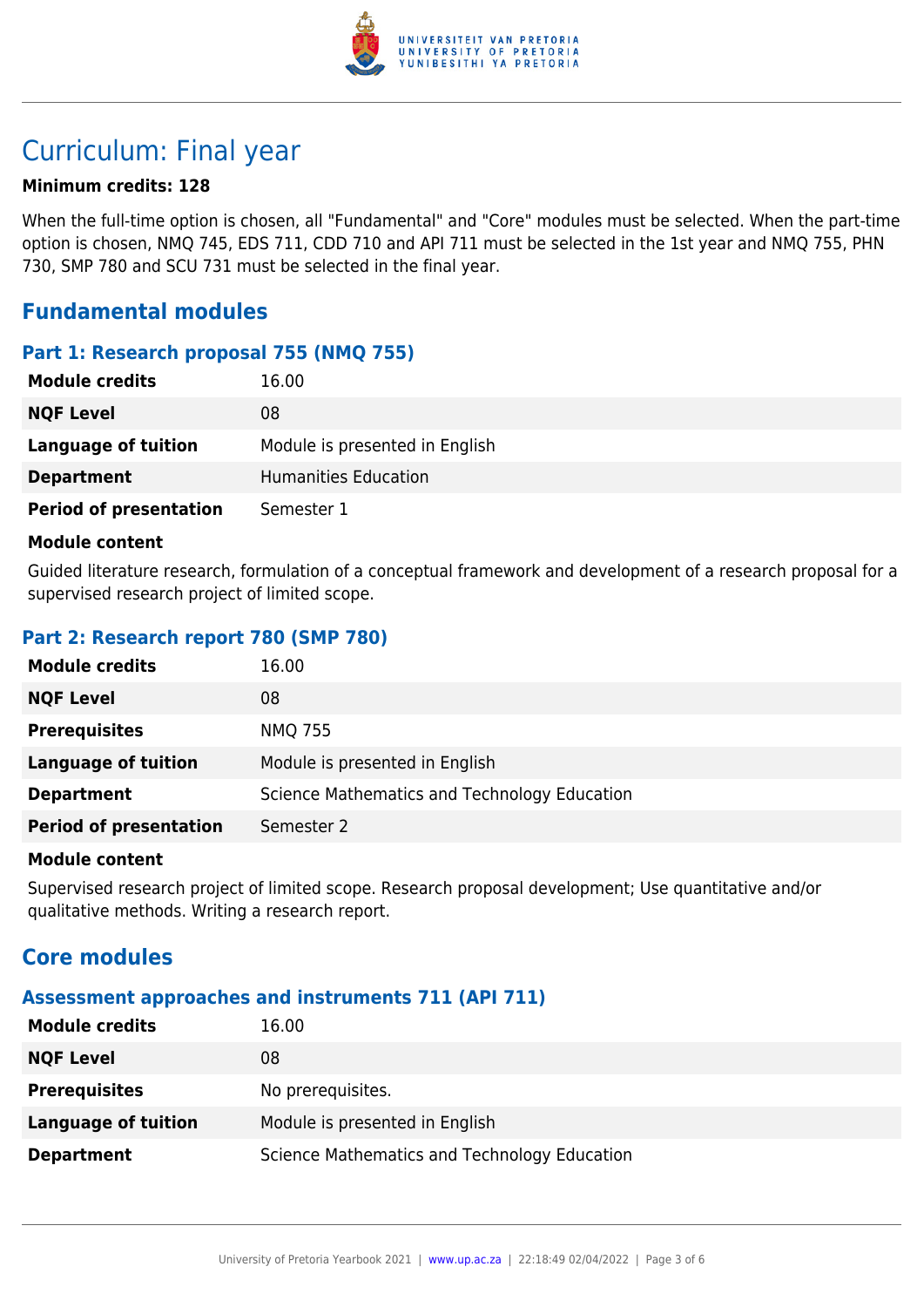

#### **Period of presentation** Semester 2

#### **Module content**

Foundations, principles and ethics of assessment practices. International trends. Quantitative and qualitative modes of assessment and appropriate instruments. Generating evidence for assessment. Assessment and quality assurance. Techniques of computer-based assessment.

#### **Curriculum development 710 (CDD 710)**

| <b>Module credits</b>         | 16.00                                        |
|-------------------------------|----------------------------------------------|
| <b>NQF Level</b>              | 08                                           |
| <b>Prerequisites</b>          | No prerequisites.                            |
| Language of tuition           | Module is presented in English               |
| <b>Department</b>             | Science Mathematics and Technology Education |
| <b>Period of presentation</b> | Semester 1 or Semester 2                     |

#### **Module content**

Principles and foundations of curriculum/programme design and development. International and national models and trends in curriculum/programme development. Principles of outcomes-based programming in the SAQA context. Curriculum development models and instruments in action. Situation and task analysis needs assessment. Development. Dissemination. Implementation as a change process. Assessment and evaluation.

#### **Philosophy and social imperatives of education 711 (EDS 711)**

| <b>Module credits</b>         | 16.00                          |
|-------------------------------|--------------------------------|
| <b>NQF Level</b>              | 08                             |
| <b>Prerequisites</b>          | No prerequisites.              |
| <b>Language of tuition</b>    | Module is presented in English |
| <b>Department</b>             | <b>Educational Psychology</b>  |
| <b>Period of presentation</b> | Semester 1                     |

#### **Module content**

Meta-theories in education. Empiricism; rational empiricism; critical rationalism; critical theory; phenomenology; hermeneutics; system theory; philosophies in education: traditional philosophies; indigenous (African) philosophies. The influence of modernism and postmodernism on education. Sociological imperatives for education. Theories of societal change and roles and values of education. Comparative perspectives on learning theories and their meaning for education.

#### **Educational research methodology 745 (NMQ 745)**

| <b>Module credits</b> | 16.00                                        |
|-----------------------|----------------------------------------------|
| <b>NQF Level</b>      | 08                                           |
| Language of tuition   | Module is presented in English               |
| <b>Department</b>     | Science Mathematics and Technology Education |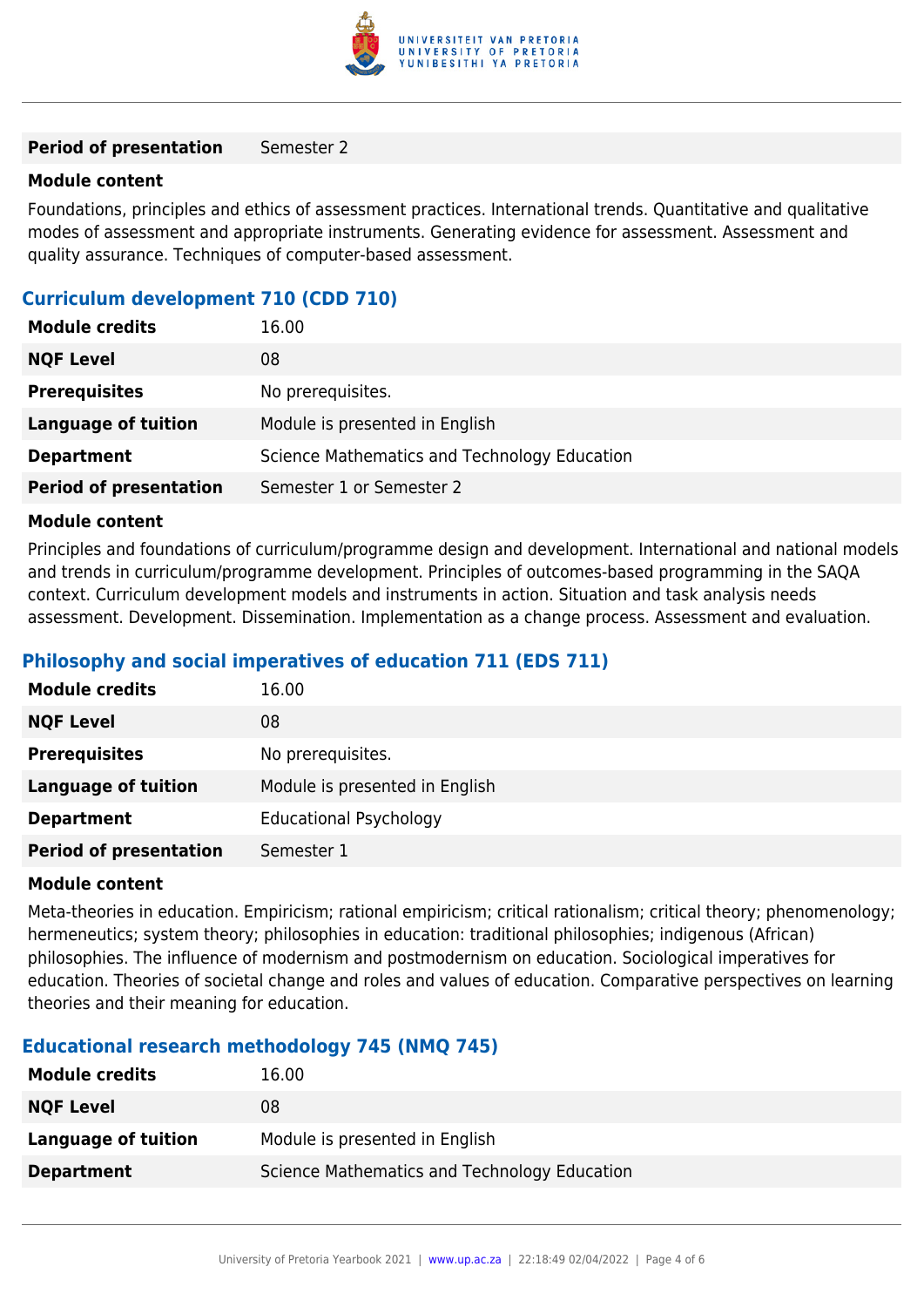

#### **Period of presentation** Semester 1

#### **Module content**

The nature of educational enquiry: contexts of research, research ethics, truth, rationality, subjectivity and objectivity; Quantitative and qualitative modes of enquiry, research designs and data collection techniques. Various approaches to qualitative research including case study research, historical research, ethnographic research, and action research. Basic concepts and principles of quantitative research. Statistical techniques in the educational research process. Survey methodology and questionnaire design. Classification and graphical representation of data. Descriptive measures. Statistical inference. Data-processing procedures. Parametric versus non-parametric tests. Some test statistics (e.g. F-Test and T-test). Formulating a research methodology for a limited project.

#### **Physical sciences education 730 (PHN 730)**

| <b>Module credits</b>         | 16.00                                        |
|-------------------------------|----------------------------------------------|
| <b>NQF Level</b>              | 08                                           |
| <b>Prerequisites</b>          | No prerequisites.                            |
| <b>Language of tuition</b>    | Module is presented in English               |
| <b>Department</b>             | Science Mathematics and Technology Education |
| <b>Period of presentation</b> | Semester 1 or Semester 2                     |

#### **Module content**

Instructional strategies; reform in physics and chemistry education; alternative concepts. Curriculum leadership in Physical Sciences Education in multiple contexts.

#### **Sciences curriculum 731 (SCU 731)**

| <b>Module credits</b>         | 16.00                                        |
|-------------------------------|----------------------------------------------|
| <b>NQF Level</b>              | 08                                           |
| Language of tuition           | Module is presented in English               |
| <b>Department</b>             | Science Mathematics and Technology Education |
| <b>Period of presentation</b> | Semester 2                                   |

#### **Module content**

The nature of the natural sciences, technology and mathematics: public understanding of scientific, mathematical and technological endeavours and their impact on society. Ethical implications of practices and advances in these fields. Indigenous Knowledge Systems (IKS), ethno-mathematics and technologies and ways of knowing. Implications for teaching and learning content, and anticipated outcomes. The purpose and nature of curricula to develop scientific ways of understanding the world.

The information published here is subject to change and may be amended after the publication of this information. The [General Regulations \(G Regulations\)](https://www.up.ac.za/yearbooks/2021/rules/view/REG) apply to all faculties of the University of Pretoria. It is expected of students to familiarise themselves well with these regulations as well as with the information contained in the [General Rules](https://www.up.ac.za/yearbooks/2021/rules/view/RUL) section.